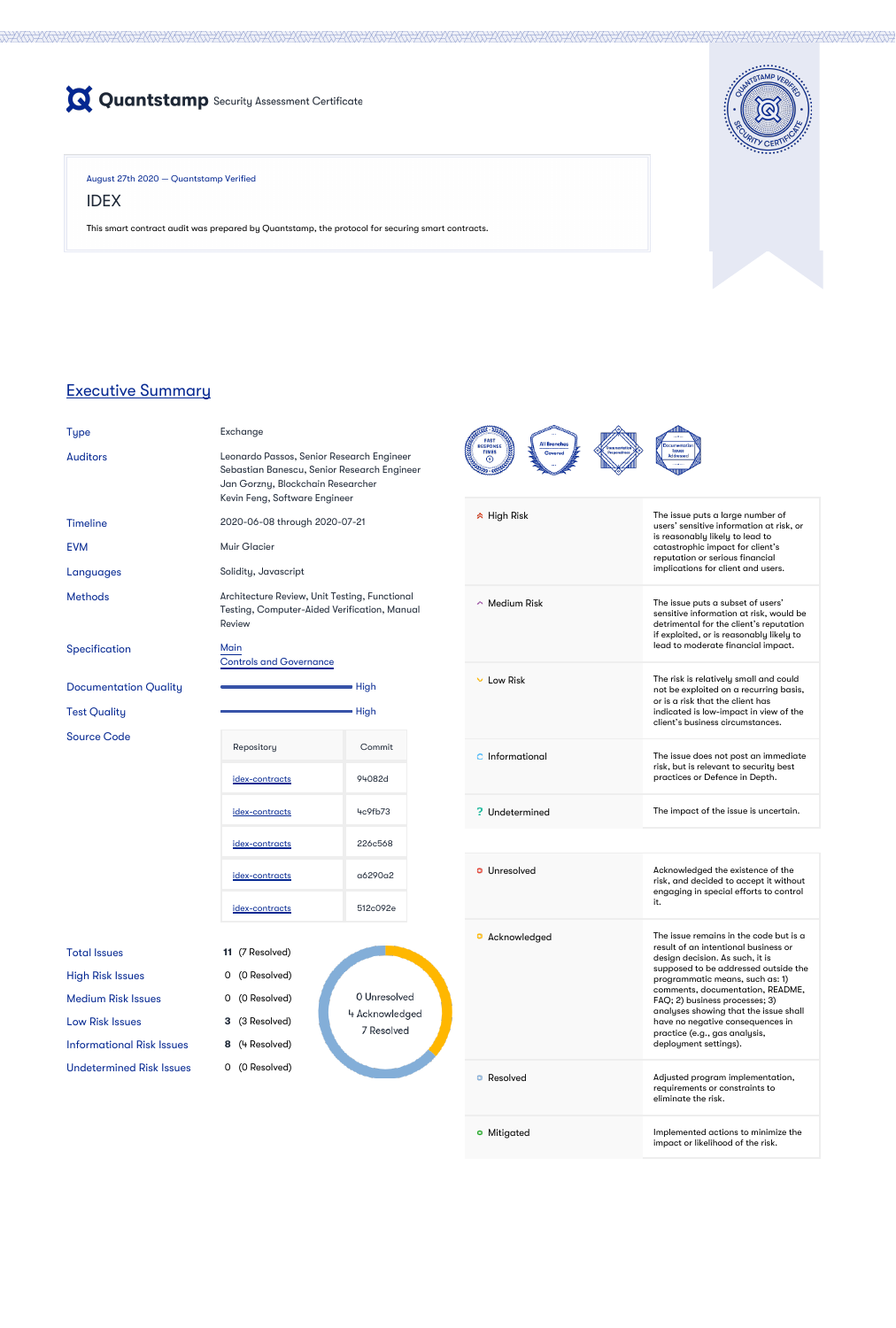# Summary of Findings

Quantstamp has performed an audit on the Solidity contracts in IDEX's exchange; the audited contracts comprise the on-chain components of the exchange. In total, 11 issues have been identified, as well as minor improvements in the code (pointed out as best practices). No high risk issue has been identified. Most issues tend to be informational; generally, those could be easily addressed with enhanced documentation. Privileged operations do exist in the audited contracts and are properly acknowledged in the given specs. Nonetheless, Quantstamp suggests a mitigation plan and clear information on how to address the hypothetical situation of an attacker gaining a privileged role. On the testing side of things, the given test suite has high coverage; nonetheless, some [few] functions lack unit tests. Specification is of good quality, and so is the code and overall inline comments. Still, some functions lack documentation or could be given more detailed documentation. Last, but not least, we suggest documenting all on-chain and off-chain component interactions to further aid independent assessment and overall auditing. After the initial report, IDEX has collaborated with Quantstamp in understanding the reported issues as well as fixing and/or acknowledging them. From the initial set of 11 issues, 7 have been resolved, whereas the remaining 4 have been acknowledged. The latter are all informational issues, and do not pose security risks.

| ID     | <b>Description</b>                                            | Severity        | <b>Status</b> |
|--------|---------------------------------------------------------------|-----------------|---------------|
| QSP-1  | Integer Overflow / Underflow                                  | $\times$ Low    | <b>Fixed</b>  |
| QSP-2  | <b>Missing Input Validation</b>                               | $\vee$ Low      | <b>Fixed</b>  |
| QSP-3  | Users Cannot Withdraw their Fractional Part of Ether Deposits | $\vee$ Low      | <b>Fixed</b>  |
| QSP-4  | <b>Some Functions Lack Unit Tests</b>                         | O Informational | Acknowledged  |
| QSP-5  | Old ERC20 Tokens May Not Work With IDEX                       | O Informational | <b>Fixed</b>  |
| QSP-6  | <b>Unlocked Pragma</b>                                        | O Informational | <b>Fixed</b>  |
| QSP-7  | Race Conditions / Front-Running                               | O Informational | <b>Fixed</b>  |
| QSP-8  | <b>Unused Imports</b>                                         | O Informational | <b>Fixed</b>  |
| QSP-9  | Gas Usage / for Loop Concerns                                 | O Informational | Acknowledged  |
| QSP-10 | <b>Privileged Roles and Ownership</b>                         | O Informational | Acknowledged  |
| QSP-11 | <b>Token De-registration Not Possible</b>                     | O Informational | Acknowledged  |



# Quantstamp Audit Breakdown

Quantstamp's objective was to evaluate the repository for security-related issues, code quality, and adherence to specification and best practices.

#### Possible issues we looked for included (but are not limited to):

- Transaction-ordering dependence
- Timestamp dependence
- Mishandled exceptions and call stack limits
- Unsafe external calls
- Integer overflow / underflow
- Number rounding errors
- Reentrancy and cross-function vulnerabilities
- Denial of service / logical oversights
- Access control
- Centralization of power
- Business logic contradicting the specification
- Code clones, functionality duplication
- Gas usage
- Arbitrary token minting

### Methodology

The Quantstamp auditing process follows a routine series of steps:

- 1. Code review that includes the following
	- i. Review of the specifications, sources, and instructions provided to Quantstamp to make sure we understand the size, scope, and functionality of the smart contract.
	- ii. Manual review of code, which is the process of reading source code line-by-line in an attempt to identify potential vulnerabilities.
	- iii. Comparison to specification, which is the process of checking whether the code does what the specifications, sources, and instructions provided to Quantstamp describe.
- 2. Testing and automated analysis that includes the following:
	- i. Test coverage analysis, which is the process of determining whether the test cases are actually covering the code and how much code is exercised when we run those test cases.
	- ii. Symbolic execution, which is analyzing a program to determine what inputs cause each part of a program to execute.
- 3. Best practices review, which is a review of the smart contracts to improve efficiency, effectiveness, clarify, maintainability, security, and control based on the established industry and academic practices, recommendations, and research.
- 4. Specific, itemized, and actionable recommendations to help you take steps to secure your smart contracts.

#### Toolset

The notes below outline the setup and steps performed in the process of this audit.

Setup

Tool Setup: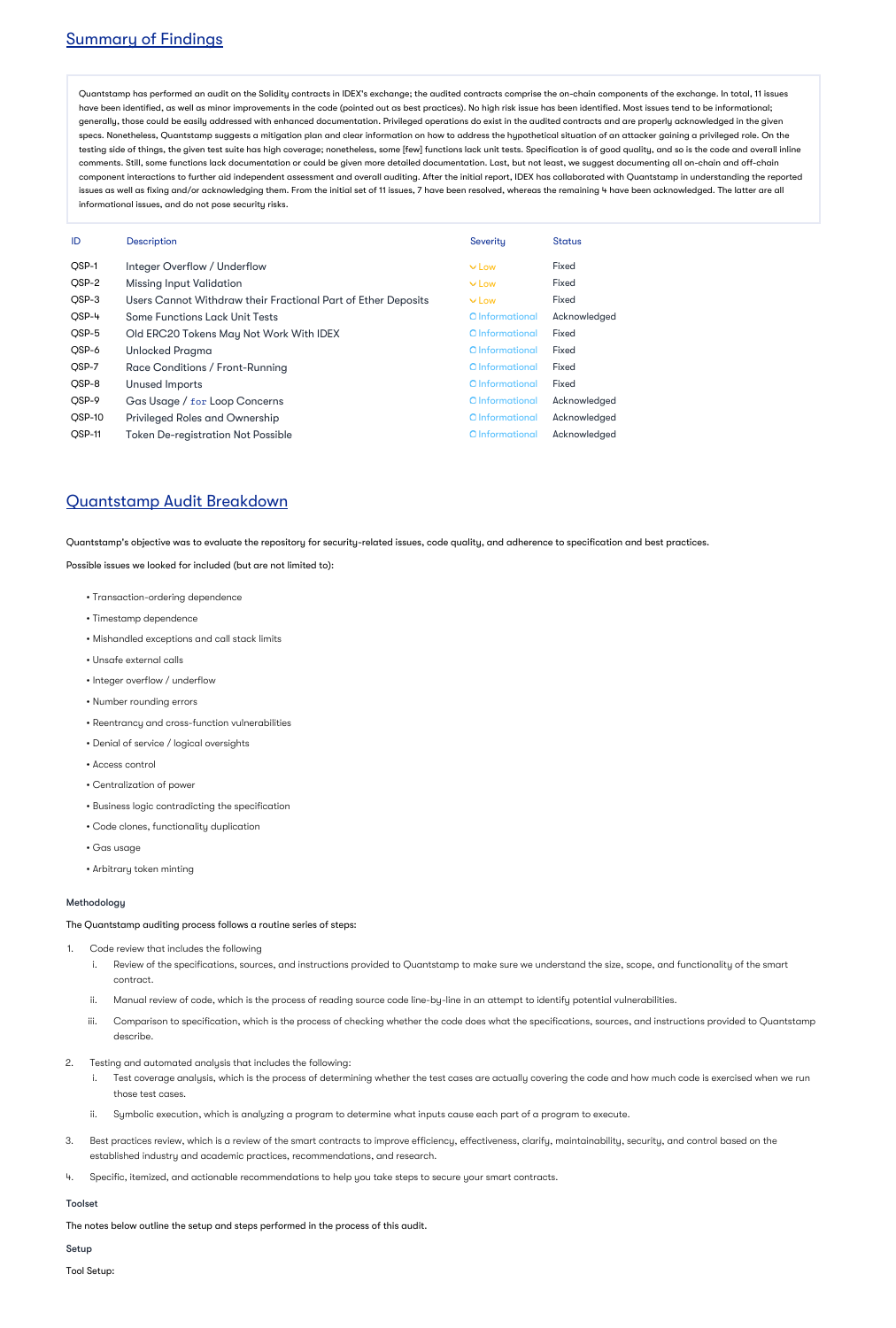• [Truffle](https://truffleframework.com/) v4.1.12

- [Ganache](https://truffleframework.com/ganache) v1.1.0
- [SolidityCoverage](https://github.com/sc-forks/solidity-coverage) v0.5.8
- [Slither](https://github.com/crytic/slither) v0.6.6

Steps taken to run the tools:

- 1. Installed Truffle: npm install -g truffle
- 2. Installed Ganache: npm install -g ganache-cli
- 3. Installed the solidity-coverage tool (within the project's root directory): npm install --save-dev solidity-coverage
- 4. Ran the coverage tool from the project's root directory: ./node\_modules/.bin/solidity-coverage
- 5. Installed the Slither tool: pip install slither-analyzer
- 6. Run Slither from the project directory: slither .s

# **Findings**

Description: Integer overflow/underflow occur when an integer hits its bit-size limit. Every integer has a set range; when that range is passed, the value loops back around. A clock is a good analogy: at 11:59, the minute hand goes to 0, not 60, because 59 is the largest possible minute. Integer overflow and underflow may cause many unexpected kinds of behavior and

was the core reason for the  $batchOverflow$  attack.

### QSP-1 Integer Overflow / Underflow

#### Severity: *Low Risk*

Status: Fixed

File(s) affected: contracts/libraries/AssetUnitConversions.sol, contracts/libraries/UUID.sol

#### Exploit Scenario:

• AssetUnitConversions.sol (L22): the statement return uint256(quantityInPips) \* uint256(10)\*\*(assetDecimals - 8) can overflow, as there is no upper bound check on the value of assetDecimals and quantityInPips.

**Update: According to IDEX, in the AssetUnitConversions . sol issue, "**we would need to list a token with over 57 decimals for this to present an actual risk to users. We have never encountered a token over 18 decimals, so even without the added checks, there is not a practical risk to users here**". As for the issue in** UUID **. sol , "**for a UUID with would ever be at risk, and the user can still withdraw those funds and redeposit with a different wallet**". Quantstamp is pleased with the justification above, and agreed to** lower the severity of the issue from H $\mathtt{igh}$  to Low; furthermore, the issue has been promptly fixed, and it is marked as such in this report. *a timestamp before 1/1/1970, the extracted timestamp would underflow and be far in the future. The user would thus not be able to place orders from that wallet, but no funds*

• contracts/Exchange.sol:wallet should be checked to be different from 0x0 in loadBalanceInAssetUnitsByAddress,loadBalanceInPipsBySymbol,and . loadBalanceInAssetUnitsBySymbol

• UUID.sol (L26): the subtraction statement could lead to an integer underflow, especially when called by [unaware] end users via invalidateOrderNonce().

• contracts/Governance.sol: Functions setCustodian, initiateExchangeUpgrade, and initiateGovernanceUpgrade do not check if the given address parameter is a contract.

• libraries/AssetRegistry.sol: Function registerToken does not check if tokenAddress is different from 0x0. Moreover, it does not check if tokenAddress is a contract address.

Recommendation: Use SafeMath to perform arithmetic operations - if overflow/underflow occurs, transactions safely revert.

# QSP-2 Missing Input Validation

#### Severity: *Low Risk*

#### Status: Fixed

File(s) affected: contracts/Exchange.sol, contracts/Governance.sol, contracts/libraries/AssetRegistry.sol

#### Description:

• libraries/AssetRegistry.sol: Function registerToken does not check if symbol is different from the empty string.

Recommendation: Add checks fixing the enumerated cases. For checking whether an address is a contract, refer to [AddressUtils](https://github.com/OpenZeppelin/openzeppelin-contracts/blob/master/contracts/utils/Address.sol).

Update: All recommended checks have been placed in the code.

### QSP-3 Users Cannot Withdraw their Fractional Part of Ether Deposits

#### Severity: *Low Risk*

Status: Fixed

File(s) affected: contracts/Exchange.sol

Description: The depositEther() function is payable and can receive arbitrary amounts of ether. This function calls deposit(), which first converts the amount to pips and then back into ether. Such conversion is required so that the transfer of ether to the Custodian contract does not contain the "dust", i.e. values lower than 1/10^8 ether. However, the dust is locked in the Exchange contract for each user deposit, without letting users ever having them back.

Recommendation: Invest in public knowledge (external facing documentation) such that users are aware of the potential issue of having the dust of their ether deposits being locked in the Exchange contract; alternatively, check that msg.value does not contain more than 8 decimal digits. If so, reject the transaction.

Update: IDEX has provided external facing documentation to educate users of the given issue. See the docs [here.](https://idex:ftw@docs.idex.io/#deposit-funds)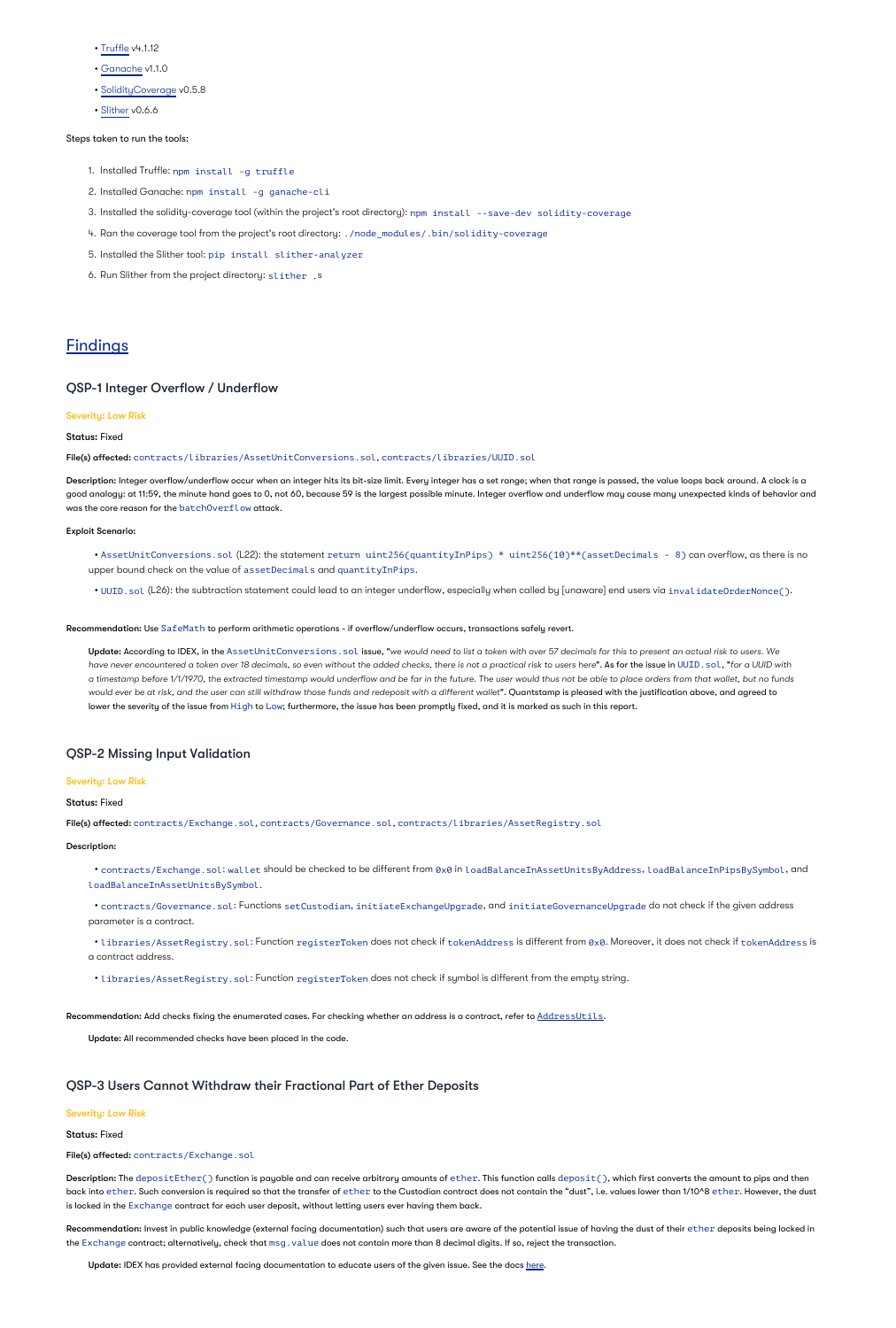### QSP-4 Some Functions Lack Unit Tests

#### Severity: *Informational*

#### Status: Acknowledged

File(s) affected: contracts/libraries/Signatures.sol, contracts/libraries/AssetTransfers.sol

Description: All the functions in Signatures.sol and AssetTransfers.sol lack unit tests; however, we acknowledged that they are being indirectly checked by deposit and withdraw testing flows in the test suite. We suggest, nonetheless, having dedicated unit tests for all functions, testing different input combinations.

Recommendation: Implement (thorough) unit tests for all functions.

Update: To avoid the complexity of fixturing unit tests, IDEX decided it would be better to fully cover the functionality of the aforementioned functions through other tests.

# QSP-5 Old ERC20 Tokens May Not Work With IDEX

#### Severity: *Informational*

#### Status: Fixed

**Description:** Since Solidity 0.4.22, some non-ERC20 compliant token contracts that used to work in older versions no longer work now. Since many token contracts implement the  $\tt{transfer}$  function by either returning  $\tt{true}$  or reverting the call altogether, some contract developers deemed the return value unnecessary, writing contracts with a  $\tt{transfer}$ function with signature <code>function transfer(address to, uint amount)</code>  ${\tt public}$   $\{~\dots~}$ . All non-ERC20 compliant contracts like the latter case that used to work before 0.4.22 will fail in IDEX, as it relies on Solidity 0.6.8. More info can be found <u>[here](https://medium.com/@chris_77367/explaining-unexpected-reverts-starting-with-solidity-0-4-22-3ada6e82308c)</u>.

**Recommendation:** This is merely an educational point. Nonetheless, we suggest scripting token registration to check whether target tokens contracts implement the ERC20 standard, with matching function signatures. Needless to say this check is restricted to tokens with a known ABI and/or source code (e.g., as published in some blockchain explorers, like Etherscan).

**Update:** IDEX changed the logic to address the issue. Specifically, IDEX does not expect any return value from  $\texttt{transfer}$  calls; since the target ERC20 may still not throw upon an error, IDEX assures the transfer has been made by checking if the balance, after the transfer call, is updated accordingly. If not, the transaction reverts. Quantstamp agrees with such approach; thus, this issue is marked as fixed.

**Description:** Every Solidity file specifies in the header a version number of the format  $\text{pragma }\,\,\text{solidity }(\text{^0})\text{0.4.*}.$  The caret (^) before the version number implies an unlocked pragma, meaning that the compiler will use the specified version *and above*, hence the term "unlocked." For consistency and to prevent unexpected behavior in the future, it is recommended to remove the caret to lock the file onto a specific Solidity version.

Recommendation: Except for Migrations.sol, where the Solidity version is already locked, all other files *DO NOT* lock the Solidity version. For those, lock the version to 0.6.8.

Update: All contracts are now locked to  $0.6.8$ .

Description: Contrary to the comment on L546, calling exitWallet does not immediately disable deposits. Deposits may still occur after one calls exitWallet if deposit transactions are mined first (e.g, if they are given higher gas).

**Update: Comment has been changed accordingly. It is now stated as "**Calling exitWallet disables deposits immediately on mining [...]**", which addresses our initial** miscommunication concern.

# QSP-6 Unlocked Pragma

#### Severity: *Informational*

#### Status: Fixed

#### File(s) affected: contracts/\*.sol, contracts/libraries/\*.sol

# QSP-7 Race Conditions / Front-Running

#### Severity: *Informational*

Status: Fixed

File(s) affected: contracts/Exchange.sol,

Recommendation: Adjust comment accordingly; for instance, saying that deposits are not possible after the transaction containing a call to exitWallet is mined.

# QSP-8 Unused Imports

#### Severity: *Informational*

#### Status: Fixed

File(s) affected: contracts/libraries/AssetUnitConversions.sol

Description:

- SafeMath is imported but never used.
- IERC20 is imported but never used.

Recommendation: In AssetUnitConversions, use SafeMath to perform arithmetic operations and prevent overflow/underflow cases; remove the unnecessary import of IERC20.

Update:: The unused imports herein discussed have been fixed accordingly.

# QSP-9 Gas Usage / for Loop Concerns

Severity: *Informational*

Status: Acknowledged

File(s) affected: contracts/AssetRegistry.sol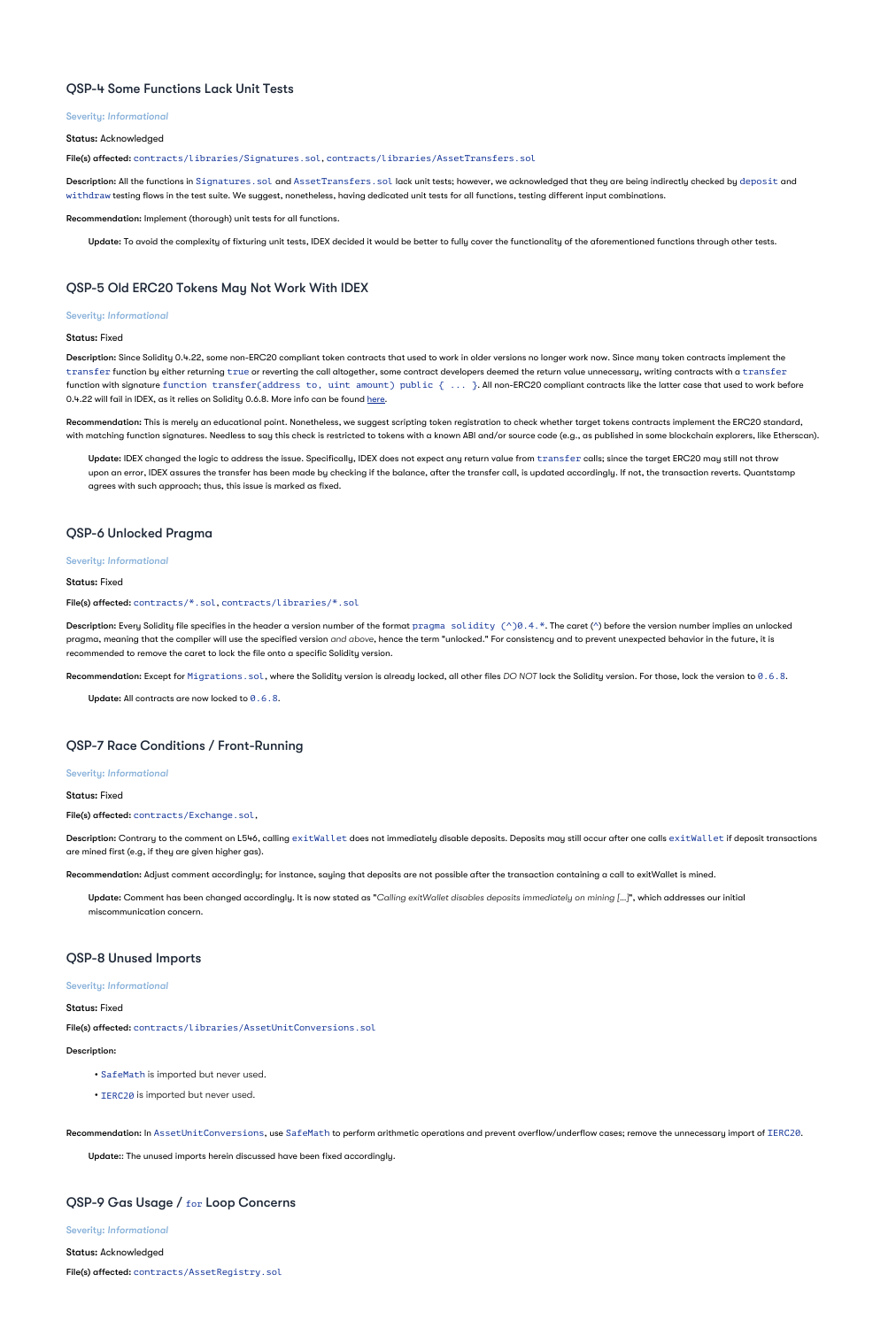Description: The loadAssetBySymbol function inside AssetRegistry . sol contains a for-loop over all assets registered with the same symbol (see L100). If there are too many assets registered with the same symbol, this function would revert due to reaching the block-gas-limit. Although this is unlikely to be an issue in practice (the number of token contract update are likely to be small), in theory, reaching the gas-block-limit is still possible.

**Recommendation:** Do a gas analysis and determine how many assets with the same symbol can be added before reaching the block gas limit. Then add a check and error message in the asset registration function to notify the end-user (admin in this case) that adding more tokens with this symbol will cause the <code>loadAssetBySymbol</code> function to fail.

**Update: According to IDEX "**In practice this is not an operational concern as only IDEX can add tokens to the registry, and the number of swapped symbol contracts is very " *low. We have not encountered more than 3 different addresses associated with a single symbol during the course of operating IDEX 1.0.*

Description: Smart contracts will often have owne $\bf r$  and/or admin roles to designate the person with special privileges to make modifications to the smart contract and/or other components (e.g., dispatcher wallet). However, this centralization of power needs to be made clear to the users, especially depending on the level of privilege the contract allows to the owner.

Description: Currently, after registering a new token, it cannot be de-registered. Thus, if an incorrect token registration occurs, it cannot be undone unless one performs a new contract deployment and migrates all correctly registered tokens.

# QSP-10 Privileged Roles and Ownership

#### Severity: *Informational*

#### Status: Acknowledged

#### File(s) affected: contracts/Exchange.sol, contracts/Governance.sol,

**Update: According to IDEX, "**this is by design. The consequences of incorrectly listing the precision of an asset is severe. Allowing tokens to be unlisted would open up the transactions in the token registration process for redundancy**.". Quantstamp considers this a fair assessment; nonetheless, the issue is in theory possible, and IDEX** acknowledges it. *possibility of an attacker with access to privileged accounts to unlist and relist with a different precision. Rather than open this security risk, we require two independent*

Recommendation: Quantstamp recommends investment in a contingency plan to outline the actions in case an attacker gains privileged access.

 $\bullet$  In the Governance contract, it is stated that "Contract Upgrade Period: 1 week" is a fixed parameter. However, we did not find this parameter being set to 1 week anywhere in the code base. According to IDEX, "this is set as a parameter on deployment of the Governance contract.". As the parameter is not being set in the migrations file, we assume this is handled externally, by scripts not currently located in the Github repo.

Update: IDEX has stated that they have currently working on a contingency plan.

# QSP-11 Token De-registration Not Possible

#### Severity: *Informational*

#### Status: Acknowledged

#### File(s) affected: contracts/libraries/AssetRegistry.sol

Recommendation: To be able to remove a token that should not have been registered, add a function to de-register a token.

### Adherence to Specification

Overall, Quantstamp found the code to reflect most of what was defined in the specification. We found a single issue for which the code does not reflect the spec:

# Code Documentation

Overall, Quantstamp finds the code documentation in the audited smart contracts to be of high quality.

# Adherence to Best Practices

With respect to the initial audit of commit 94082d, Quantstamp suggests adhering to the following best practices:

Use NatSpec format for all public interfacing contracts and functions. Currently, this is not consistent. At the very least, for each public or external function, provide •

a <sub>@notice, document each parameter using <sub>@param</sub> (if any), as well as the return value using @return (if any). See the [Solidity docs](https://solidity.readthedocs.io/en/v0.6.8/natspec-format.html) for further details. **Fixed**</sub>

• contracts/libraries/Interfaces.sol: Document the fields of all structs. Fixed

• contracts/libraries/AssetRegistry.sol: On L53, it says "Block timestampInMs is seconds". Probably meant block.timestamp is in seconds. Fixed

• contracts/libraries/AssetUnitConversions.sol: SafeMath is imported but never used; same with IERC20. Fix imports accordingly. Fixed

 $\bullet$  In Solidity 6, events with indexed string parameters log a hash value, not the raw one (raw values are only logged as it for fixed-size types). Make sure whoever consumes these events hash expected string values, comparing them with the the hash in the logged event. **Fixed** 

• contracts/Exchange.sol: In setChainPropagationPeriod, newChainPropagationPeriod should be checked to be different thon \_chainPropagationPeriod; otherwise the function just wastes gas. **Not fixed** 

• contracts/Custodian.sol: In setGovernance, newGovernance should be checked to be different than \_governance; otherwise the function just wastes gas. Not fixed

• contracts/Custodian.sol: In setExchange, newExchange should be checked to be different than \_exchange; otherwise the function just wastes gas. Not fixed

• contracts/Exchange . sol : On one hand, the two require statements on L619-620 check if the wallet exit was finalized. However, the error messages indicate that trades are not allowed on exited wallets:  ${\tt require} (! {\tt isWalletExitFinalized(buy.walketAddress)} , \ "Buy walk with a list of 'and'')$  and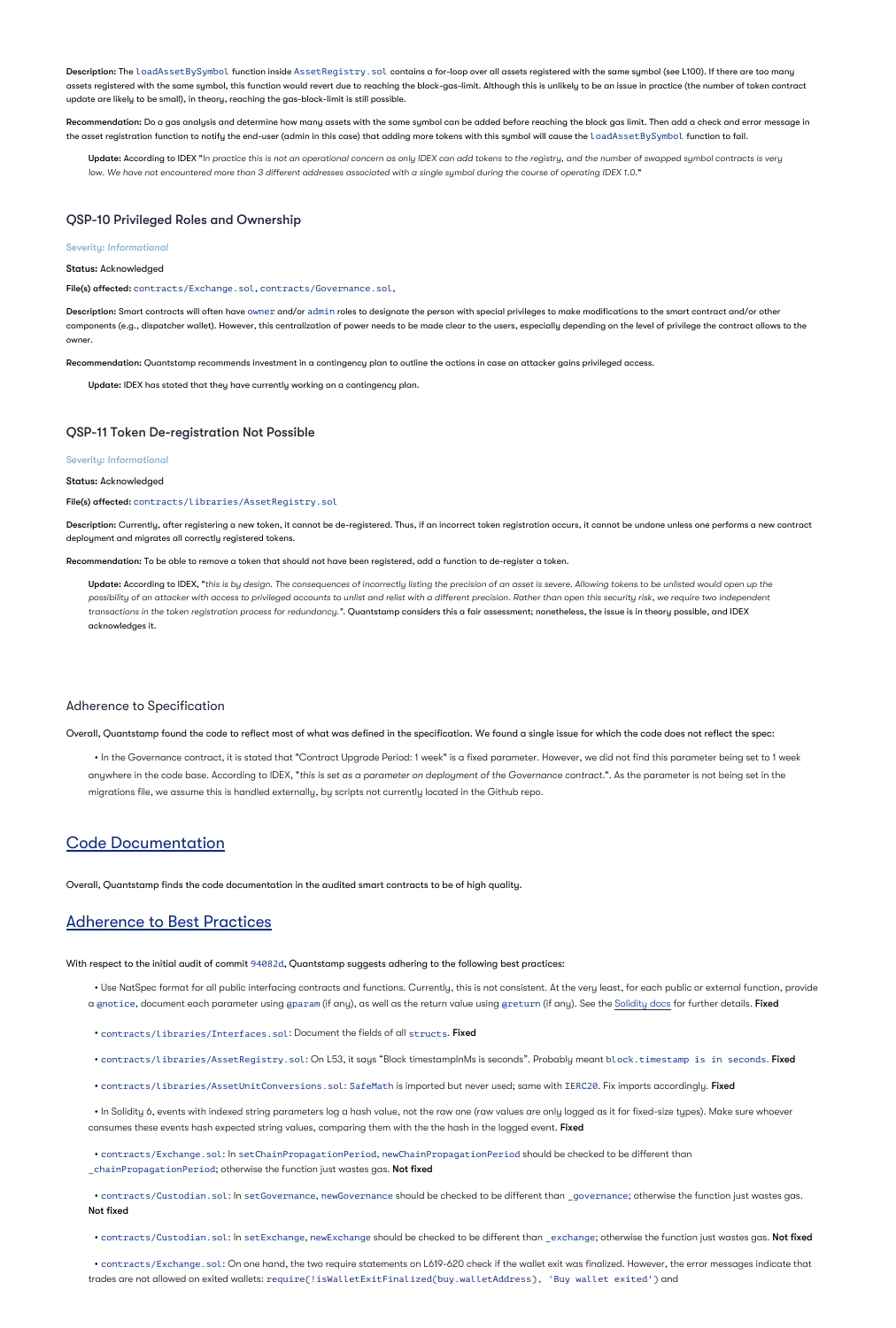• require(!isWalletExitFinalized(sell.walletAddress), 'Sell wallet exited').The isWalletExitFinalized function returns false if the wallet is exited, but not yet finalized. Hence, trades can be executed with exited wallets, which are not yet finalized. The same applies to L485. On the other hand, the require statement on L370 in Exchange . sol checks if the wallet exit was initiated, regardless if it was finalized or not. However, the error message is the same as above: require(!\_walletExits[wallet].exists, 'Wallet exited'). Clarify the error message to something like: "… wallet exit finalized" (L485, L619-620) and "… wallet exit initiated" (L370)**. Fixed** 

• contracts/Exchange.sol: Typo in code comment on L964; registerAsset -> registerToken. Fixed

- Unnamed magic numbers should be avoided; they don't convey any meaning to the reader who is new to the code. For instance, in contracts/Exchange,sol:
	- 1000 (L273, L301, L356) Fixed (consider using a constant)
	- 10\*\*8 (L821) Fixed (consider using a constant)
	- $(24 * 60 * 60) * 1000$  (L439) Fixed (consider using a constant)
	- 10000 (L1040) Fixed (consider using a constant)

• contracts/libraries/Signatures.sol: the loop on L111-113 is unnecessary as hyphenBytes. length is always equal to 1. Fixed

- Use interface type other than raw address for params whenever possible (e.g., tokenAddress is actually a IERC20 Token). Fixed
- contracts/Custodian.sol: there should be an event to monitor receive(); at least it would be consistent with withdraw. Not fixed

# **Test Results**

#### Test Suite Results

Quantstamp found the test suite of the audited contracts to be of high quality. Nonetheless, as we reported in issue QSP-2, functions in <code>Signatures.sol</code> and <code>AssetTransfers.sol</code> do not have unit tests; they are, nonetheless, tested within the flow of other tests.

Contract: Exchange (tokens) registerToken ✓ should work (951ms) ✓ should revert when token has too many decimals (814ms) ✓ should revert for ETH address (736ms) ✓ should revert for blank symbol (797ms) ✓ should revert when already finalized (991ms) confirmTokenRegistration ✓ should work (780ms) ✓ should revert for unknown token address (862ms) ✓ should revert when already finalized (881ms) ✓ should revert when symbols do not match (812ms) ✓ should revert when decimals do not match (813ms) loadAssetBySymbol ✓ should work for ETH (655ms) ✓ should work for registered token (934ms) ✓ should revert when no token registered for symbol (918ms) ✓ should revert when no token registered for symbol prior to timestamp (906ms) assetUnitsToPips ✓ should succeed (118ms) ✓ should truncate fractions of a pip (41ms) ✓ should revert on uint64 overflow ✓ should revert when token has too many decimals pipsToAssetUnits ✓ should succeed (104ms) ✓ should revert when token has too many decimals Contract: Exchange (deposits) ✓ should revert when receiving ETH directly (202ms) depositEther ✓ should work for minimum quantity (857ms) ✓ should revert below minimum quantity (665ms) depositTokenBySymbol ✓ should work for minimum quantity (1005ms) ✓ should revert for ETH (990ms) ✓ should revert for exited wallet (1157ms) ✓ should revert when token quantity above wallet balance (1118ms) ✓ should revert for unknown token (668ms) depositTokenByAddress ✓ should work for minimum quantity (1006ms) ✓ should work for minimum quantity with non-compliant token (933ms) ✓ should revert for ETH (955ms) ✓ should revert for unknown token (721ms) ✓ should revert when token skims from transfer (964ms)

Contract: Custodian

#### deploy

✓ should work (65ms)

✓ should revert for invalid exchange address (67ms)

✓ should revert for non-contract exchange address (65ms)

✓ should revert for invalid governance address (75ms)

✓ should revert for non-contract governance address (104ms) receive

✓ should work when sent from exchange address

✓ should revert when not sent from exchange address setExchange

✓ should work when sent from governance address (240ms)

✓ should revert for invalid address (74ms)

✓ should revert for non-contract address (73ms)

✓ should revert when not sent from governance address (68ms) setGovernance

✓ should work when sent from governance address (149ms)

✓ should revert for invalid address (75ms)

✓ should revert for non-contract address (73ms)

✓ should revert when not sent from governance address (69ms) withdraw

✓ should work when sent from exchange (76ms)

✓ should revert withdrawing ETH not deposited (52ms)

✓ should revert withdrawing tokens not deposited (120ms)

✓ should revert when not sent from exchange (44ms)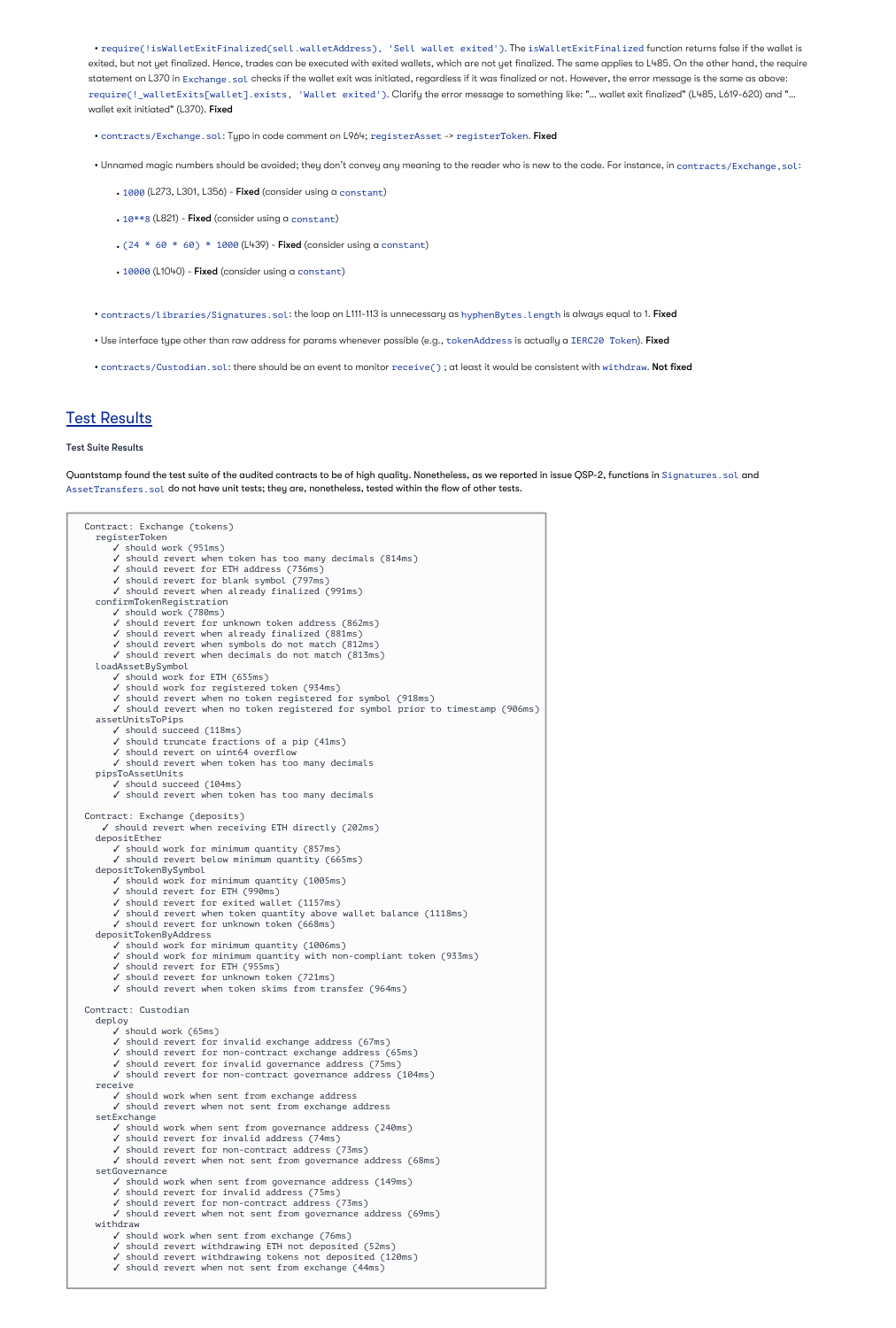Contract: Exchange (exits) exitWallet ✓ should work for non-exited wallet (672ms) ✓ should revert for wallet already exited (668ms) withdrawExit ✓ should work for ETH (743ms) ✓ should revert for wallet not exited (646ms) ✓ should revert for wallet exit not finalized (709ms) ✓ should revert for asset with no balance (740ms) Contract: Exchange (tunable parameters) ✓ should deploy (162ms) ✓ should revert when receiving ETH directly (186ms) loadBalanceInAssetUnitsByAddress ✓ should revert for invalid wallet (610ms) loadBalanceInPipsByAddress ✓ should revert for invalid wallet (625ms) loadBalanceInPipsBySymbol ✓ should revert for invalid wallet (620ms) loadBalanceInAssetUnitsBySymbol ✓ should revert for invalid wallet (632ms) setAdmin ✓ should work for valid address (202ms) ✓ should revert for empty address (210ms) ✓ should revert for setting same address as current (691ms) ✓ should revert when not called by owner (216ms) removeAdmin ✓ should work (652ms) setCustodian ✓ should work for valid address (613ms) ✓ should revert for empty address (215ms) ✓ should revert after first call (647ms) setChainPropagationPeriod ✓ should work for value in bounds (652ms) ✓ should revert for value out of bounds (787ms) setDispatcher ✓ should work for valid address (678ms) ✓ should revert for empty address (212ms) ✓ should revert for setting same address as current (681ms) removeDispatcher ✓ should set wallet to zero (734ms) setFeeWallet ✓ should work for valid address (936ms) ✓ should revert for empty address (206ms) ✓ should revert for setting same address as current (691ms) Contract: Governance ✓ should deploy (76ms) setAdmin ✓ should work for valid address (99ms) ✓ should revert for empty address (104ms) setCustodian ✓ should work for valid address (594ms) ✓ should revert for empty address (103ms) ✓ should revert for non-contract address (102ms) ✓ should revert after first call (630ms) ✓ should revert when not called by admin (663ms) initiateExchangeUpgrade ✓ should work for valid contract address (820ms) ✓ should revert for invalid contract address (641ms) ✓ should revert for non-contract address (107ms) ✓ should revert for same Exchange address (666ms) ✓ should revert when upgrade already in progress (862ms) cancelExchangeUpgrade ✓ should work when in progress (878ms) ✓ should revert when no upgrade in progress (635ms) finalizeExchangeUpgrade ✓ should work when in progress and addresses match (995ms) ✓ should revert when no upgrade in progress (889ms) ✓ should revert on address mismatch (1315ms) ✓ should revert when block threshold not reached (964ms) initiateGovernanceUpgrade ✓ should work for valid contract address (823ms) ✓ should revert for invalid contract address (657ms) ✓ should revert for non-contract address (115ms) ✓ should revert for same Governance address (670ms) ✓ should revert when upgrade already in progress (806ms) cancelGovernanceUpgrade ✓ should work when in progress (807ms) ✓ should revert when no upgrade in progress (671ms) finalizeGovernanceUpgrade ✓ should work when in progress and addresses match (905ms) ✓ should revert when no upgrade in progress (832ms) ✓ should revert on address mismatch (765ms) ✓ should revert when called before block threshold reached (753ms) Contract: Exchange (invalidations)

invalidateOrderNonce

```
✓ should work on initial call (652ms)
     ✓ should work on subsequent call with a later timestamp (694ms)
     ✓ should revert for nonce with timestamp too far in the future (690ms)
     ✓ should revert on subsequent call with same timestamp (692ms)
     ✓ should revert on subsequent call before block threshold of previous (751ms)
     ✓ should revert for non-V1 UUID (634ms)
SafeMath64
  add
     ✓ adds correctly
     ✓ reverts on addition overflow (39ms)
  sub
     ✓ subtracts correctly
     ✓ reverts if subtraction result would be negative
  mul
     ✓ multiplies correctly
     ✓ multiplies by zero correctly
     ✓ reverts on multiplication overflow (40ms)
  div
     ✓ divides correctly
     ✓ divides zero correctly
     ✓ returns complete number result on non-even division
     ✓ reverts on division by zero
Contract: Exchange (trades)
  executeTrade
     ✓ should work for matching limit orders (1482ms)
```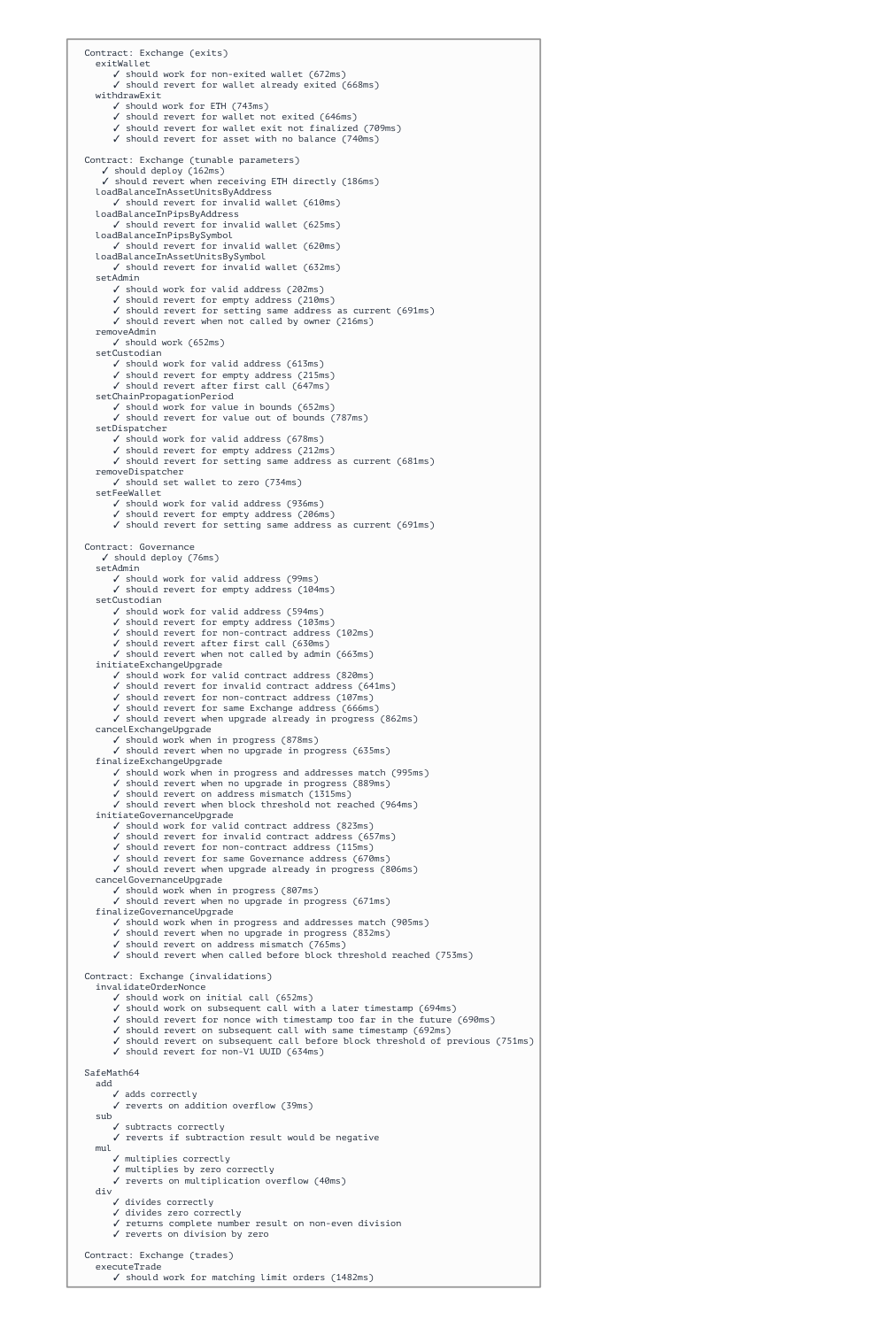✓ should work near max pip value (1870ms) ✓ should revert above max pip value (1670ms) ✓ should work for matching limit orders with 2 decimal base asset (1513ms) ✓ should work for matching limit orders without exact price match (1494ms) ✓ should work for matching stop limit orders (1547ms) ✓ should work for matching stop market orders (1698ms) ✓ should work for matching maker limit and taker market order on quote terms (1543ms) ✓ should work for partial fill of matching limit orders (1471ms) ✓ should work for partial fill of matching maker limit and taker market order in quote terms (1499ms) ✓ should revert for self-trade (1145ms) ✓ should revert for limit order with quoteOrderQuantity (1527ms) ✓ should revert when fill base net and fee do not sum to gross (1521ms) ✓ should revert when fill quote net and fee do not sum to gross (1502ms) ✓ should revert for limit order overfill (1799ms) ✓ should revert for market order overfill on quote terms (1891ms) ✓ should revert when not called by dispatcher (1167ms) ✓ should revert for exited buy wallet (1367ms) ✓ should revert for exited sell wallet (1184ms) ✓ should revert for invalidated buy nonce (1429ms) ✓ should revert for invalidated sell nonce (1320ms) ✓ should revert for unconfirmed base asset (893ms) ✓ should revert for invalid signatureHashVersion (1333ms) ✓ should revert for invalid signature (1296ms) ✓ should revert for excessive taker fee (1324ms) ✓ should revert for excessive maker fee (1317ms) ✓ should revert for zero base quantity (1078ms) ✓ should revert for zero quote quantity (1137ms) ✓ should revert when buy limit price exceeded (1088ms) ✓ should revert when sell limit price exceeded (1146ms) ✓ should revert when base and quote assets are the same (1066ms) ✓ should revert when maker fee asset not in trade pair (1313ms) ✓ should revert when taker fee asset not in trade pair (1330ms) ✓ should revert when maker and taker fee assets are the same (1076ms) ✓ should revert on double fill (1795ms) Contract: Exchange (trades) executeTrade ✓ should revert when buy order base asset is mismatched with trade (1473ms) ✓ should revert when sell order base asset is mismatched with trade (1603ms) Contract: UUID

getTimestampInMsFromUuidV1

```
✓ should work for current timestamp (66ms)
     ✓ should work for 0 (56ms)
     ✓ should revert for wrong UUID version (57ms)
     ✓ should revert for timestamp before Unix epoch (62ms)
Contract: Exchange (withdrawals)
  withdraw
     ✓ should work by symbol for ETH (554ms)
     ✓ should work by address for ETH (539ms)
     ✓ should work by symbol for token (874ms)
     ✓ should work by symbol for non-compliant token (816ms)
     ✓ should deduct fee (1000ms)
     ✓ should revert for unknown token (548ms)
     ✓ should revert when token skims from transfer (1066ms)
     ✓ should revert for invalid signature (522ms)
     ✓ should revert for exited wallet (507ms)
     ✓ should revert for excessive fee (478ms)
     ✓ should revert for double withdrawal (624ms)
180 passing (2m)
```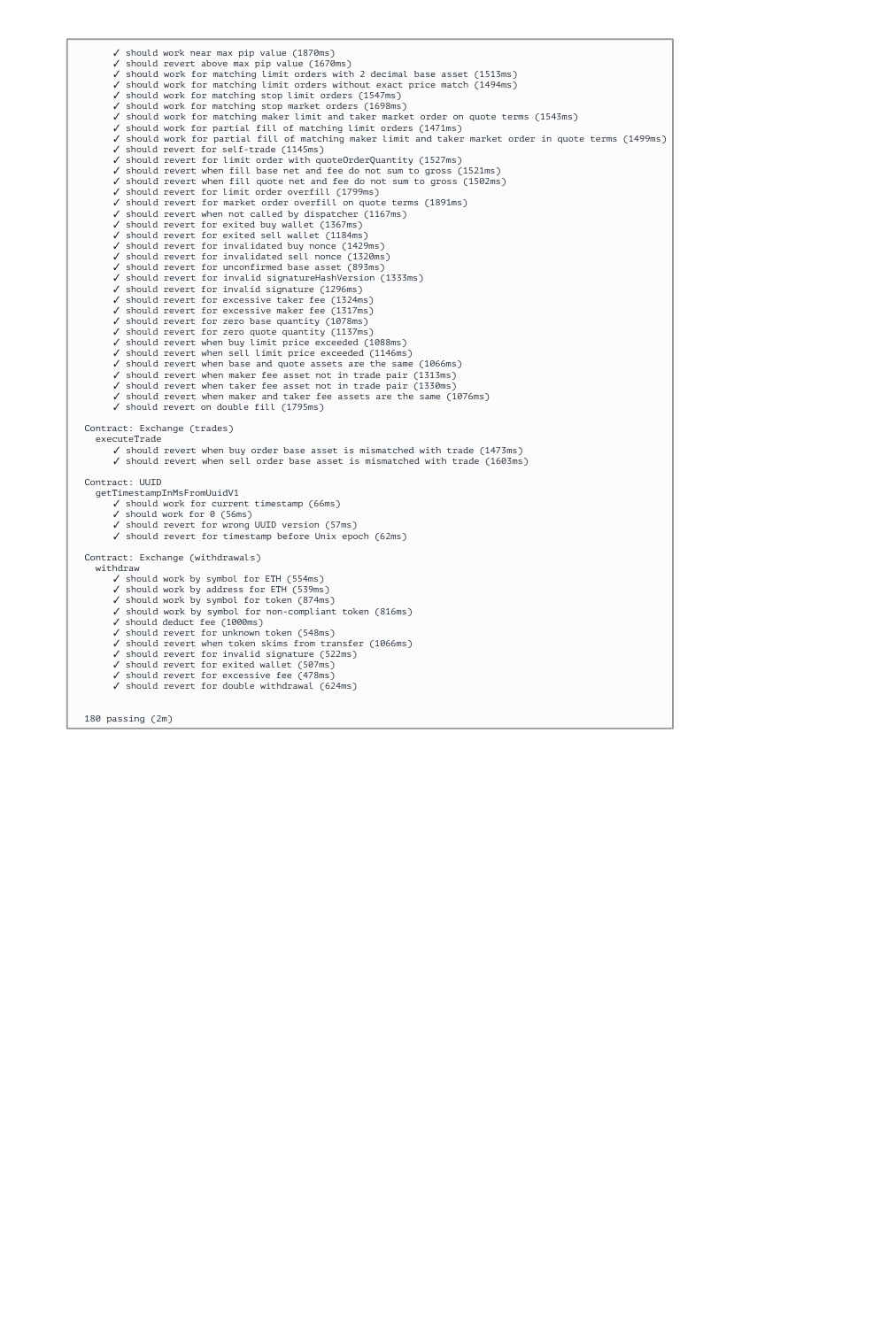# Code Coverage

As the coverage data indicates, all test coverage metrics reached 100% (the best score possible).

| File                     | % Stmts | % Branch | % Funcs | % Lines | <b>Uncovered Lines</b> |
|--------------------------|---------|----------|---------|---------|------------------------|
| contracts/               | 100     | 100      | 100     | 100     |                        |
| Custodian.sol            | 100     | 100      | 100     | 100     |                        |
| Exchange.sol             | 100     | 100      | 100     | 100     |                        |
| Governance.sol           | 100     | 100      | 100     | 100     |                        |
| Owned.sol                | 100     | 100      | 100     | 100     |                        |
| contracts/libraries/     | 100     | 100      | 100     | 100     |                        |
| AssetRegistry.sol        | 100     | 100      | 100     | 100     |                        |
| AssetTransfers.sol       | 100     | 100      | 100     | 100     |                        |
| AssetUnitConversions.sol | 100     | 100      | 100     | 100     |                        |
| Interfaces.sol           | 100     | 100      | 100     | 100     |                        |
| SafeMath64.sol           | 100     | 100      | 100     | 100     |                        |
| Signatures.sol           | 100     | 100      | 100     | 100     |                        |
| UUID.sol                 | 100     | 100      | 100     | 100     |                        |
| contracts/test/          | 100     | 100      | 100     | 100     |                        |
| AssetsMock.sol           | 100     | 100      | 100     | 100     |                        |
| ExchangeMock.sol         | 100     | 100      | 100     | 100     |                        |
| GovernanceMock.sol       | 100     | 100      | 100     | 100     |                        |
| NonCompliantToken.sol    | 100     | 100      | 100     | 100     |                        |
| SafeMath64Mock.sol       | 100     | 100      | 100     | 100     |                        |
| SkimmingTestToken.sol    | 100     | 100      | 100     | 100     |                        |
| TestToken.sol            | 100     | 100      | 100     | 100     |                        |
| UUIDMock.sol             | 100     | 100      | 100     | 100     |                        |
| All files                | 100     | 100      | 100     | 100     |                        |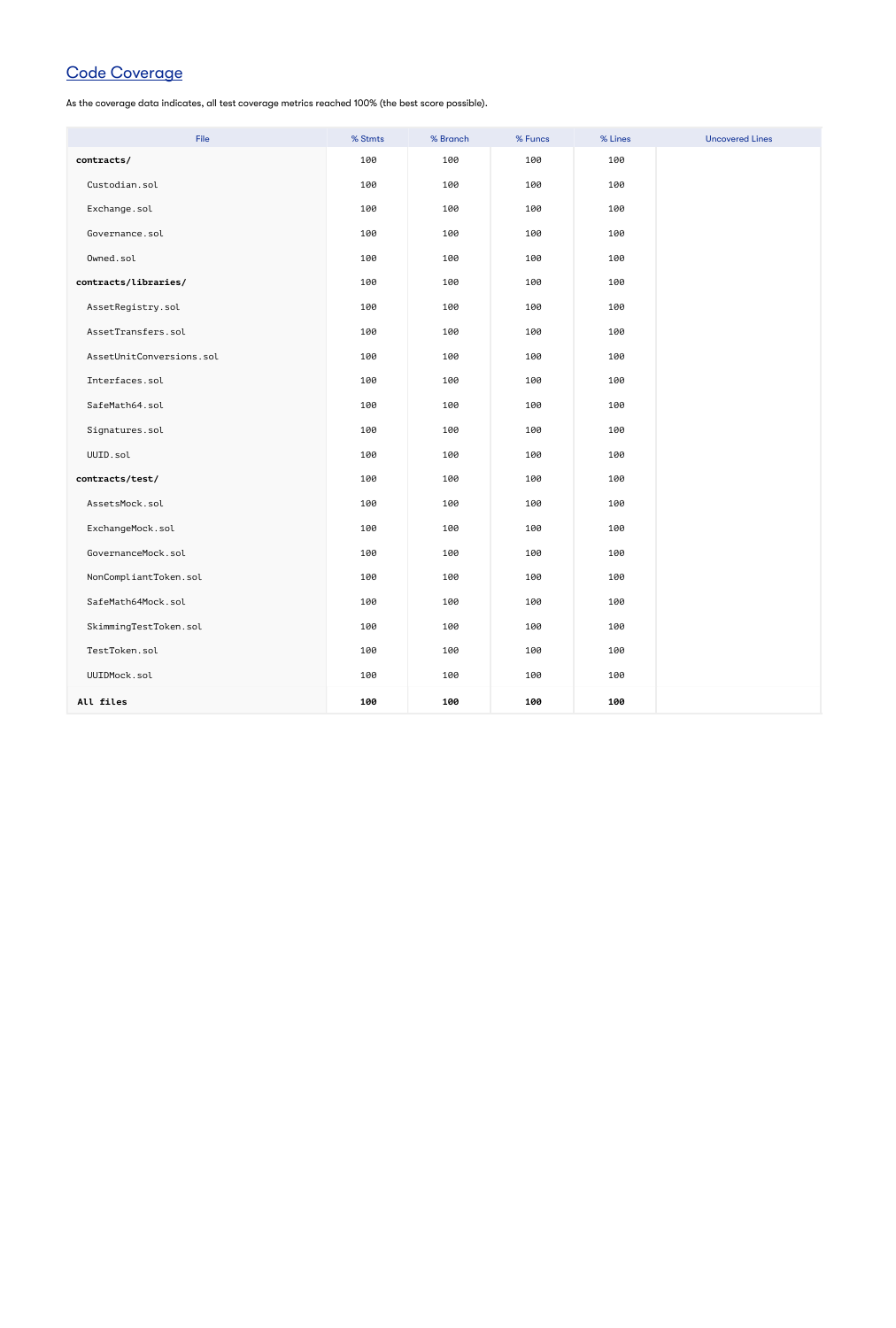# **Appendix**

### File Signatures

The following are the SHA-256 hashes of the reviewed files. A file with a different SHA-256 hash has been modified, intentionally or otherwise, after the security review. You are cautioned that a different SHA-256 hash could be (but is not necessarily) an indication of a changed condition or potential vulnerability that was not within the scope of the review.

#### **Contracts**

622884eb268ac6af27b7cb6cbfa5e2cf18a0b5f6f11f8ddb3a772aa80d08aefd ./contracts/Exchange.sol 308a63eacc22d07ba28283aca36058ff2fdeea7399fd27c79ed46622a78410e9 ./contracts/Owned.sol 2e9bbace7731240a8c8d1380feece3520e13d20ae2eba893a91b5bc2278ab0a7 ./contracts/Migrations.sol dd02e77ec375dc3f4de98510f3041d3c5fcd88e68021d7127c27ee3b5babb9c0 ./contracts/Governance.sol 2cc0b12d725c2c19c5322728e9ca30b823cbda51072f86b68c0f54273cef1cb0 ./contracts/Custodian.sol df70e30548ecd8d6462fa161ddda3a64a61552e14ffdac7826c73234b3b5a5e2 ./contracts/libraries/UUID.sol 4edbd9f4df1b0a908f235b70c012b04122504a2b759af66ba832dad61f10eabd ./contracts/libraries/AssetRegistry.sol c49b7b0fade2a695e075b5be68566b52f935a08f7b24ff2a3669f85305dd06d9 ./contracts/libraries/AssetTransfers.sol 76beefb2f18a941f7f1d29ababbda9dc625344625b57c545ad4176ac65191d3b ./contracts/libraries/AssetUnitConversions.sol f893f868a085f9cfaece60c6ed0ac503aab19c49fdbbb9ee04d785e238f1967b ./contracts/libraries/Signatures.sol d00869131016ab0450c73038806d39e4a363160a2ec2c58da779d3ee96496a10 ./contracts/libraries/Interfaces.sol 27e8ba2e34fea7cfa925144cf583b5733c9e85633aba25949554f05a51e3b23f ./contracts/libraries/SafeMath64.sol 0fe80f1a797fc4318090baa9481612a6dc05aa3f2e31fc9ea7174adeb70f192d ./contracts/test/UUIDMock.sol b041485ec310b3ba8820f5df0a6bfc1c394f8417f09863c84abc648d62da15aa ./contracts/test/SkimmingTestToken.sol 72c01e0f81148dbe26ba7cbd5c29e788b4ed28a1c3d242deea6187fa194bac63 ./contracts/test/NonCompliantToken.sol 814511e0e99c5b6aae85e57382b28c8197b9159f163b3654c6c8eae416e2e9e4 ./contracts/test/SafeMath64Mock.sol 03b02a1a5e88b5696168239ef03e8a23f660d162e966a5e390db1e8150fe27dd ./contracts/test/ExchangeMock.sol 9ab8e1d766976a2c078d580349415e67a89c171bdb0b880db2f52902345958a7 ./contracts/test/TestToken.sol 5872601338af067d4d59397761f74384e8066be144a495bcec516e4938931a43 ./contracts/test/GovernanceMock.sol 25b12c32f151fb0d2fb7f3b04ab209f020c9e4b3105d60c92c6898665992d136 ./contracts/test/AssetsMock.sol

#### Tests

504dfe01ab404d8df6e6de5b60fe77fac1a6ab5d8b741ac656b53c82241dd543 ./test/governance.ts 49aa630e39a5d7d4691042865ed6fa50fef543acf0bce6c9c63f5177487e0e6c ./test/uuid.ts b9520c67931243d764ccf0fd7d680d083b1006e0ff664f015d25edb4931c7abc ./test/helpers.ts 70371690b6058b1ec92388efe525416ff77a21971980a8331af55276503de738 ./test/exit.ts 792dae46a7e1684b7bd53666d0c2314442a0666fd683cee821b50cbb6e2ab49c ./test/assets.ts 7bffe49d090d5e9da54c46ac06e846cb335582a9bc8bf4d52f434a120659ecd8 ./test/exchange.ts decf60f49b23fd838b04d1828a8ac42ff68f910a3a92a0355d95a8d2a3cb8a02 ./test/trade-block-time.ts bd5b00b8269043413101f50c8837ae3d277f5b0a17a3d7e3e150c6ce286183df ./test/invalidate.ts 281673074612fc041cbd36274f4ae6491020973dbb2fc73f39a93fe278454610 ./test/custodian.ts cabc3d49615ed6a4787aeae95f8fc69baafc3d16d01087142ac4e906069d8d11 ./test/trade.ts bd6640e1ccd31d1b409a47b19c903d321acaa2ca26f967e4c92775a2237f3992 ./test/deposit.ts 79ab05c9770bb9c8af2b96f56d3089f6ac1f88b1bb8c957d951ea63b06a7d964 ./test/withdraw.ts 0cda1b915ed0f2f8ceecfc297fa4a44d2aff88357167399149caa5c82ad9a80c ./test/safemath.ts

### **Changelog**

- 2020-06-08 Initial report
- 2020-06-25 Reaudit report
- 2020-06-27 Reaudit report (2)

• 2020-07-10 - Reaudit report (3)

• 2020-07-21 - Final report